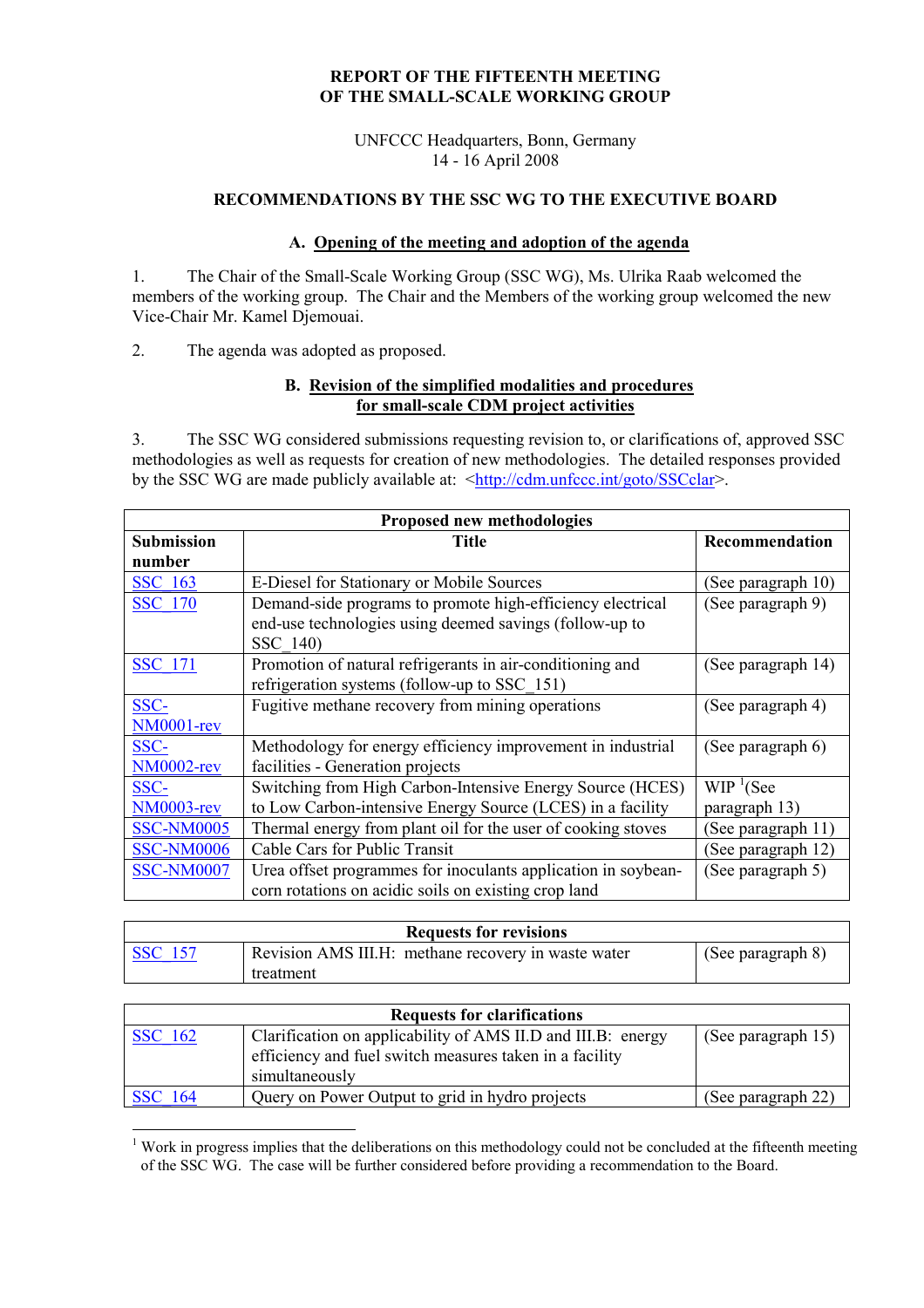| <b>SSC 165</b> | Modification of Methane Conversion Factors according to         | (See paragraph 23) |
|----------------|-----------------------------------------------------------------|--------------------|
|                | clime and residence time                                        |                    |
| <b>SSC 166</b> | Query on energy efficiency measures with more than one          | (See paragraph 24) |
|                | emission reduction component                                    |                    |
| <b>SSC</b> 167 | Clarification on the use of the methodology AMS III.E for       | (See paragraph 16) |
|                | avoiding $CO2$ emission production from biomass decay open      |                    |
|                | burning through controlled combustion                           |                    |
| <b>SSC 168</b> | Inclusion of HFC emission reductions in the baseline under      | (See paragraph 17) |
|                | AMS II.C                                                        |                    |
| <b>SSC 169</b> | Clarification regarding the applicability of the small-scale    | (See paragraph 18) |
|                | methodology AMS II.D                                            |                    |
| <b>SSC 173</b> | Clarification on use of AMS I.C and AMS I.D for a project       | (See paragraph 19) |
|                | using biogas from wastewater                                    |                    |
| SSC 174        | Clarification on the use of AMS I.C related to renewable        | (See paragraph 20) |
|                | biomass cogeneration projects that export of electricity to the |                    |
|                | grid                                                            |                    |
| <b>SSC</b> 175 | Clarification regarding metering the energy produced by a       | (See paragraph 21) |
|                | sample of the systems                                           |                    |

## **C. Proposed new methodologies**

#### 4. **Proposal for a new type III methodology for fugitive methane recovery from non-**

**hydrocarbon mining operations:** in response to the submission SSC-NM001-rev, the SSC WG agreed to recommend a new methodology titled "SSC III.U Methane capture and destruction in non-hydrocarbon mining activities" for project activities that capture and destroy methane released from geological structures as a direct result of non-hydrocarbon underground mineral exploration and mining activities. Abandoned or decommissioned mines, as well as open cast mines are excluded. The methodology is not applicable to mines that extract coal or oil shale, as well as boreholes or wells opened for gas/oil exploration or extraction. The recommended methodology is contained in [annex 1.](https://cdm.unfccc.int/Panels/ssc_wg/015/ssc_015_an01.pdf)

5. **Proposal for a new type III methodology for urea offset program for inoculant application (SSC-NM007):** in response to the submission SSC-NM007, the SSC WG agreed to recommend a new methodology titled "SSC III.A Urea offset by inoculant application in soybean-corn rotations on acidic soils on existing cropland" for project activities that substitute urea with the application of inoculants on soybean. Emissions reductions credited under the methodology are estimated as the difference in energy required for producing urea and inoculant. The recommended methodology is contained in [annex 2](https://cdm.unfccc.int/Panels/ssc_wg/015/ssc_015_an02.pdf).

## 6. **Proposal for a new type II methodology for energy efficiency improvements in industrial facilities:** in response to the submission SSC-NM0002-rev the SSC WG agreed to recommend a new methodology titled "SSC II.I Efficient utilisation of waste energy in industrial facilities" for project activities which improve the efficiency of electricity or thermal energy generation from recovered waste energy. The recommended methodology is contained in [annex 3](https://cdm.unfccc.int/Panels/ssc_wg/015/ssc_015_an03.pdf).

## **D. Revisions & requests for revision of approved methodologies**

7. **Revision of type II methodologies**: as requested by the Board at its thirty-third meeting the SSC WG considered type II energy efficiency methodologies for proposing additional guidance. It agreed to recommend revisions to AMS II.C as contained in [annex 4.](https://cdm.unfccc.int/Panels/ssc_wg/015/ssc_015_an04.pdf) The proposed revisions include:

- A cap on baseline capacity/emissions and additional guidance on determination of baseline emissions;
- Guidance on consideration of electricity transmission and distribution losses;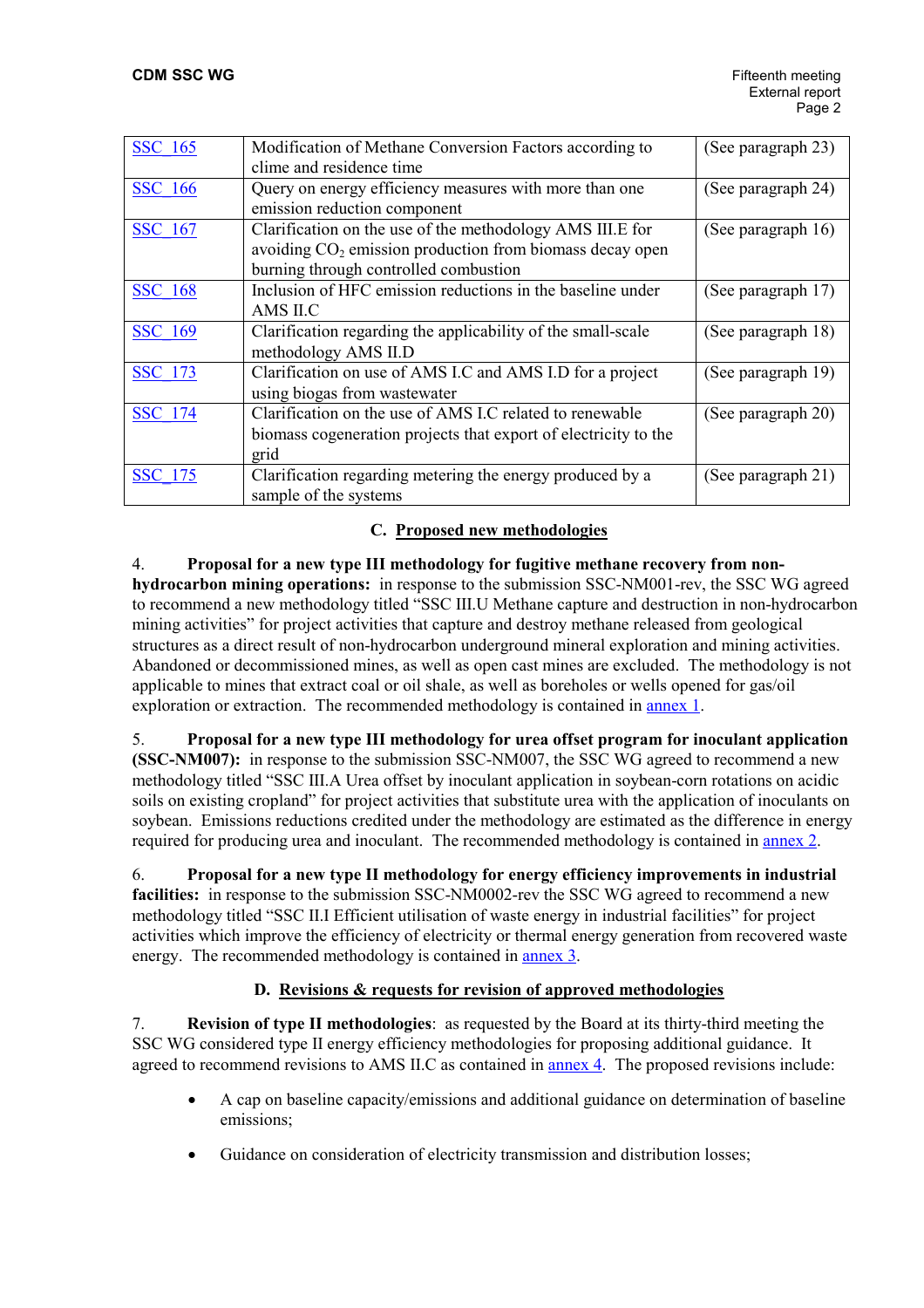• Further guidance on treatment of direct emissions from refrigerants.

Further, the SSC WG agreed to continue its work on the revision of other type II methodologies and make recommendations at its next meeting.

8. **Request for revision of AMS III.H (SSC\_157):** the SSC WG noted that SSC\_157 (linked to SSC 137 and SSC 108) requested a revision of AMS III.H to broaden its applicability to cover project activities that replace an open flaring system at an existing anaerobic wastewater treatment plant by an enclosed flaring system. The SSC WG agreed not to recommend the proposed revision, as the proposed default value for the flaring efficiency of the open flare in the baseline situation is not sufficiently substantiated. If an acceptable approach to identify a conservative default value can be established, a new small-scale methodology is feasible. Such a methodology can be applicable not only to wastewater treatment, but also to other biogas generating activities like landfills and animal manure management systems. A detailed response can be found at row [SSC\\_157](https://cdm.unfccc.int/UserManagement/FileStorage/AM_CLAR_HPO5SZEOGTKPNP9GPV17RKU2ULZ6H2) at  $\langle$ http://cdm.unfccc.int/goto/SSCclar>.

## **E. Response to request for new methodologies**

9. **Proposal for a new type II methodology for demand-side programs to promote highefficiency electrical end-use technologies using deemed savings (SSC\_170):** The SSC WG considered the inputs from the project proponents and the external expert inputs carefully and was of the opinion that the proposal represents an innovative approach that potentially can be applied to efficient lighting project activities in non-annex 1 countries. The working group also noted the following areas where further work is needed:

- There are relatively few studies available on usage of lighting technologies in non-annex I countries that cover their market effects and lifetime performance. Therefore it is difficult to identify specific values that can characterise lighting project activities in non-Annex I countries;
- The proposed approach may not be easily applied to equipment with varying current characteristics and energy consumption such as refrigerators or variable speed drives;
- Several new approaches are proposed in the submission which have implications beyond methodological issues, such as:

(a) The proposed methodology is designed for a Programme of Activities and not for a CDM project activity or CDM programme activities (CPA) under a Programme of Activities (PoA);

(b) Crediting emission reductions based entirely on estimated values provided in the annex to the methodology without any monitoring during the crediting period.

The SSC WG proposed revisions to the draft methodology submitted and agreed to share the revised version with the project proponents for their inputs before finalising its recommendation.

10. **Proposal for a new type III methodology for use of bioethanol-diesel blends in stationary or mobile applications:** SSC\_163 (linked to SSC\_155 and SSC\_124) is for project activities involving blending of bioethanol in petrodiesel for stationary or mobile applications. The cultivation of biomass to produce bioethanol and/or production of bioethanol is not included in the project boundary, as bioethanol is acquired from the market. The SSC WG agreed that there are substantive issues such as those related to the potential leakage emissions that have to be addressed. A detailed response can be found at row SSC  $\overline{163}$  at <http://cdm.unfccc.int/goto/SSCclar>.

11. **Proposal for a new type I methodology for thermal energy from plant oil for the user of cooking stoves:** SSC-NM005 is for project activities that replace fossil fuel, such as kerosene, with crude plant oil or waste oil in cooking stoves used in households or small enterprises. The cultivation of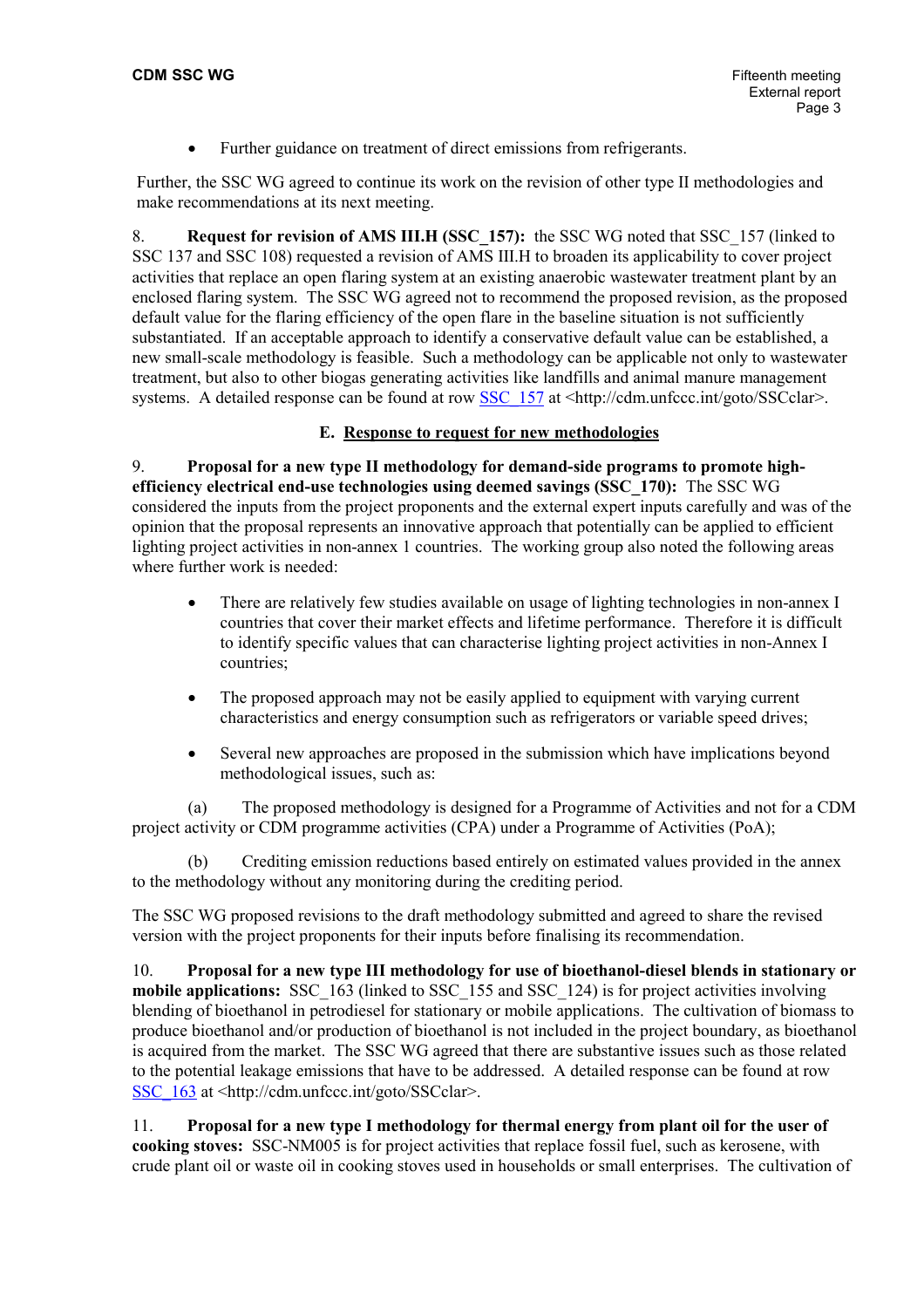oil seeds and production of plant oil is included in the project boundary. The SSC WG agreed to continue to consider the methodology, taking into account the relevant ongoing work on biofuel methodologies and the guidance from the Board, before making a recommendation. A detailed response can be found at row [SSC-NM005](https://cdm.unfccc.int/UserManagement/FileStorage/CDMWF_YNU6R5D53Z5VFQRV347CJ51FPOU32E) at

<http://cdm.unfccc.int/methodologies/SSCmethodologies/NewSSCMethodologies/index.html>.

12. **Proposal for a new type III methodology for Cable Car for public transit:** SSC-NM0006 is for public transport projects installing a new cable car line as part of a mass transit system, which will displace fossil fuel based transport modes including buses, cars etc. The SSC WG agreed to seek further clarifications, *inter alia*, technology improvement factor used, leakage estimations, and consideration of passenger travel distance, before finalizing its recommendation. The detailed response can be found at row [SSC-NM006](https://cdm.unfccc.int/UserManagement/FileStorage/CDMWF_FWO34HKDCH0LXL4HOEV4BV47H4ECK3) at

<http://cdm.unfccc.int/methodologies/SSCmethodologies/NewSSCMethodologies/index.html>.

13. **Proposal for a new type III methodology for switching from High Carbon-Intensive Energy Source (HCES) to Low Carbon-intensive Energy Source (LCES) in a facility:** SSC-NM003 is for project activities that implement captive energy generation using low carbon intensity fuel to displace grid electricity as well as high carbon intensity fossil fuel based captive generation. The SSC WG agreed to continue considering the case and make a recommendation at the next meeting.

14. **Proposal for a new type III methodology for the promotion of natural refrigerants in airconditioning and refrigeration systems (SSC\_171):** in response to the submission SSC\_171 (linked to SSC 151), the SSC WG agreed to continue to consider the case and make a recommendation at the next meeting. It requested the secretariat to invite project participants to comment on the revised draft methodology being considered by the working group that is covering the servicing of equipment in the mobile air conditioning sector using natural refrigerants.

## **F. Response to request for clarification - considered prior to the meeting[2](#page-3-0)**

15. SSC\_162 requested clarification on AMS III.B in the context of a new gas based captive electricity generation unit integrated with a vapour absorption chiller being implemented to displace grid electricity. The SSC WG clarified that AMS III.B is not applicable to the component of the proposed project activity involving displacement of grid electricity. The SSC WG encouraged the project participants to explore applying AMS II.H to the proposed project activity. The detailed response can be found at row [SSC\\_162](http://cdm.unfccc.int/UserManagement/FileStorage/AM_CLAR_B9NJAXBQ5UF285Q4UYC46PNSAMS3AV) at <http://cdm.unfccc.int/goto/SSCclar>.

16. SSC\_167 requested clarification on the applicability of AMS III.E to a project activity that combusts wood residues (e.g. sawmill waste) for energy generation that would be subjected to open burning in the baseline situation. The SSC WG clarified that AMS III.E is not applicable as  $CO<sub>2</sub>$ emissions from burning of renewable biomass are considered carbon neutral, therefore avoided  $CO<sub>2</sub>$ emissions from this source is not credited under the CDM. A detailed response can be found at row SSC 167 at <http://cdm.unfccc.int/goto/SSCclar>.

17. SSC 168 was in the context of a PoA being developed that involved replacement of inefficient, fluorinated gas-containing household refrigerators by efficient, HFC/CFC-free refrigerator. The clarifications requested were:

(a) Whether Kyoto F-gases (e.g., HFC 134a used as a refrigerant) can be included in the baseline and emission reduction calculations when applying approved methodology AMS II.C, in the case where old refrigerators exchanged under the project activity are recycled and replaced with HFCfree models.

<span id="page-3-0"></span><sup>&</sup>lt;sup>2</sup> Considered in accordance with paragraph 8 of annex 6 of the thirty-fourth report of the Board.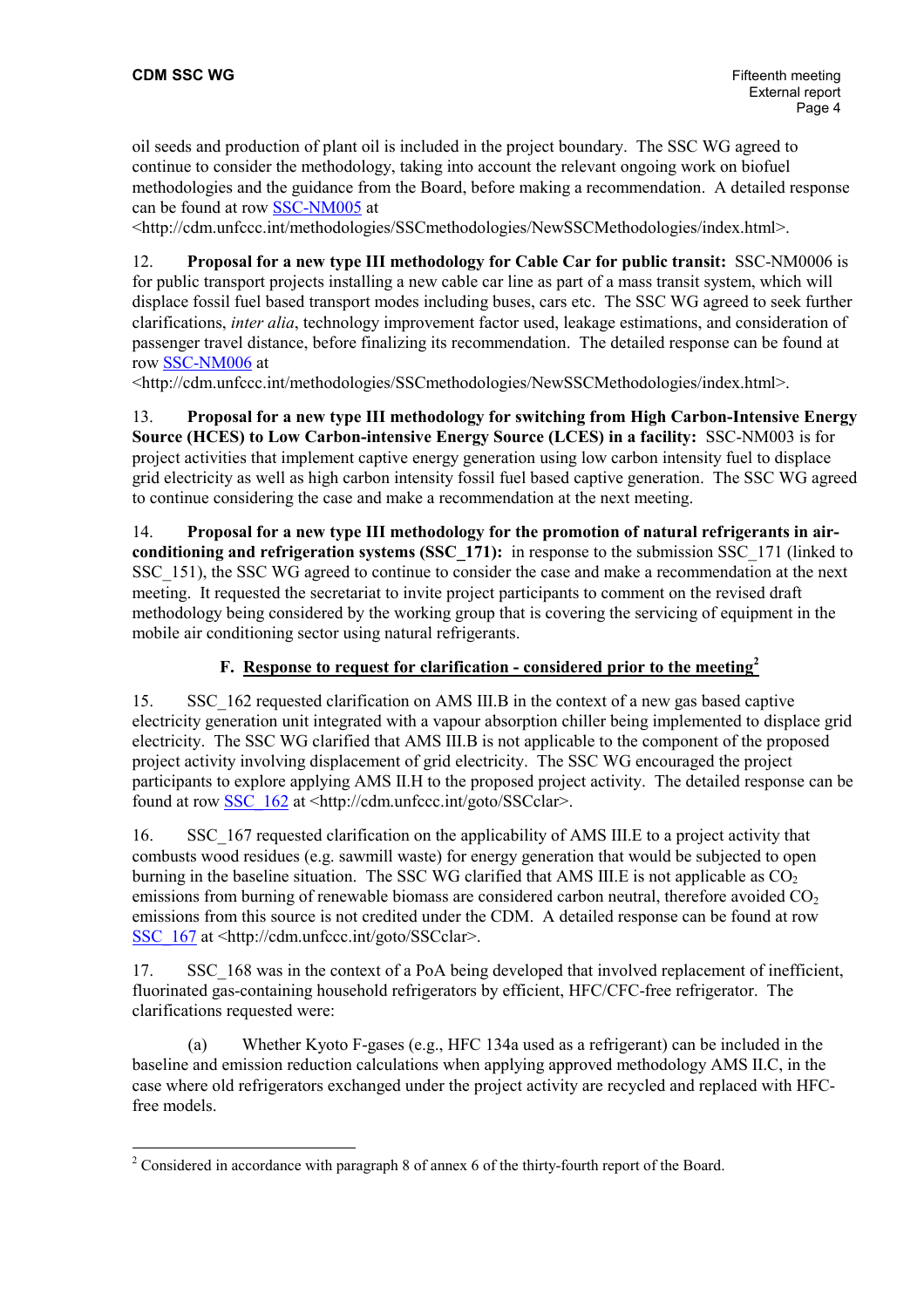(b) Would it be possible to submit a new SSC category for household refrigerators that would include emission reductions from both energy efficiency and HFC recovery (energy efficiency would be Type II and HFCs would be Type III).

The SSC WG clarified that AMS II.C is not applicable to the component of the project activity resulting in avoidance of direct emission of refrigerants. It further clarified that the project proponents may submit a new SSC methodology for household refrigerators that would include emission reductions from both energy efficiency and avoided HFC emissions for application to CDM programme activities (CPA) under a Programme of Activities (PoA). The detailed response can be found at row [SSC\\_168](http://cdm.unfccc.int/UserManagement/FileStorage/AM_CLAR_NY59PUZXTXL7XORH6SVFM7OX2Q21IC) at <http://cdm.unfccc.int/goto/SSCclar>.

18. SSC\_169 requested a clarification on AMS II.D in the context of project activities that generate power from natural gas (NG) engines to displace hypothetical coal based generation in absence of the project activity as coal based generation is economically more attractive. The SSC WG took note of the fact that currently the electricity is sourced from grid and clarified that neither AMS II.D nor any other approved small-scale methodology is applicable to the proposed project activity. In this regard the project participant may wish to follow the progress of new small-scale methodology submission SSC-NM003. The detailed response can be found at row [SSC\\_169](http://cdm.unfccc.int/UserManagement/FileStorage/AM_CLAR_9ZJZVEETT4WN71CJMXH2LVGAPDP7N0) at <http://cdm.unfccc.int/goto/SSCclar>.

19. SSC\_173 was in the context of an existing anaerobic wastewater treatment pond being converted to an anaerobic digester. Clarifications were sought:

(a) Whether AMS I.C and AMS I.D can be applied for biogas electricity/heat without using a type III methodology;

(b) Whether the use of biogas for electricity/heat is covered under AMS I.C and AMS I.D

The SSC WG clarified that AMS I.D and/or AMS I.C can be applied for biogas electricity/heat generation activities on a stand-alone basis i.e. without using a type III methodology for avoided methane emissions, as long as the project activity does not lead to increase in methane emissions. The detailed response can be found at row [SSC\\_173](http://cdm.unfccc.int/UserManagement/FileStorage/AM_CLAR_U3KLG9EJC7632RTOEG0MP10XFKJIV2) at <http://cdm.unfccc.int/goto/SSCclar>.

20. SSC\_174 requested clarification regarding the surplus electricity delivered to the grid from a renewable biomass-based cogeneration project activity applying AMS I.C. The SSC WG clarified that export of surplus electricity is eligible under AMS I.C. The detailed response can be found at row [SSC\\_174](http://cdm.unfccc.int/UserManagement/FileStorage/AM_CLAR_TXQN5G8AMPK25W50PENMXCUS2PASEH) at <http://cdm.unfccc.int/goto/SSCclar>.

21. SSC 175 was for use of AMS I.C in the context of a project activity that replaced small coalbased stoves or water heaters by biomass-fired stoves or water heaters (each unit producing less than 5 tonnes of reductions per annum). Clarifications were requested:

(a) Whether sampling methods specified under monitoring can also used to establish the efficiency of baseline coal stoves?

(b) Can "metering" of heat generated be based on net calorific value per unit of biomass times the amount of biomass used?

The SSC WG clarified that the efficiency of the coal stoves being replaced can be based on sampling methods as specified under monitoring or based on referenced literature values. The SSC WG clarified that where the direct measurement of the heat output is not plausible, the heat output shall be estimated based on consumption of the biomass multiplied by the efficiency of the biomass stove. The detailed response can be found at row [SSC\\_175](http://cdm.unfccc.int/UserManagement/FileStorage/AM_CLAR_T81SI5PA6IM4SEXBGNNAI6F5T506BU) at <http://cdm.unfccc.int/goto/SSCclar>.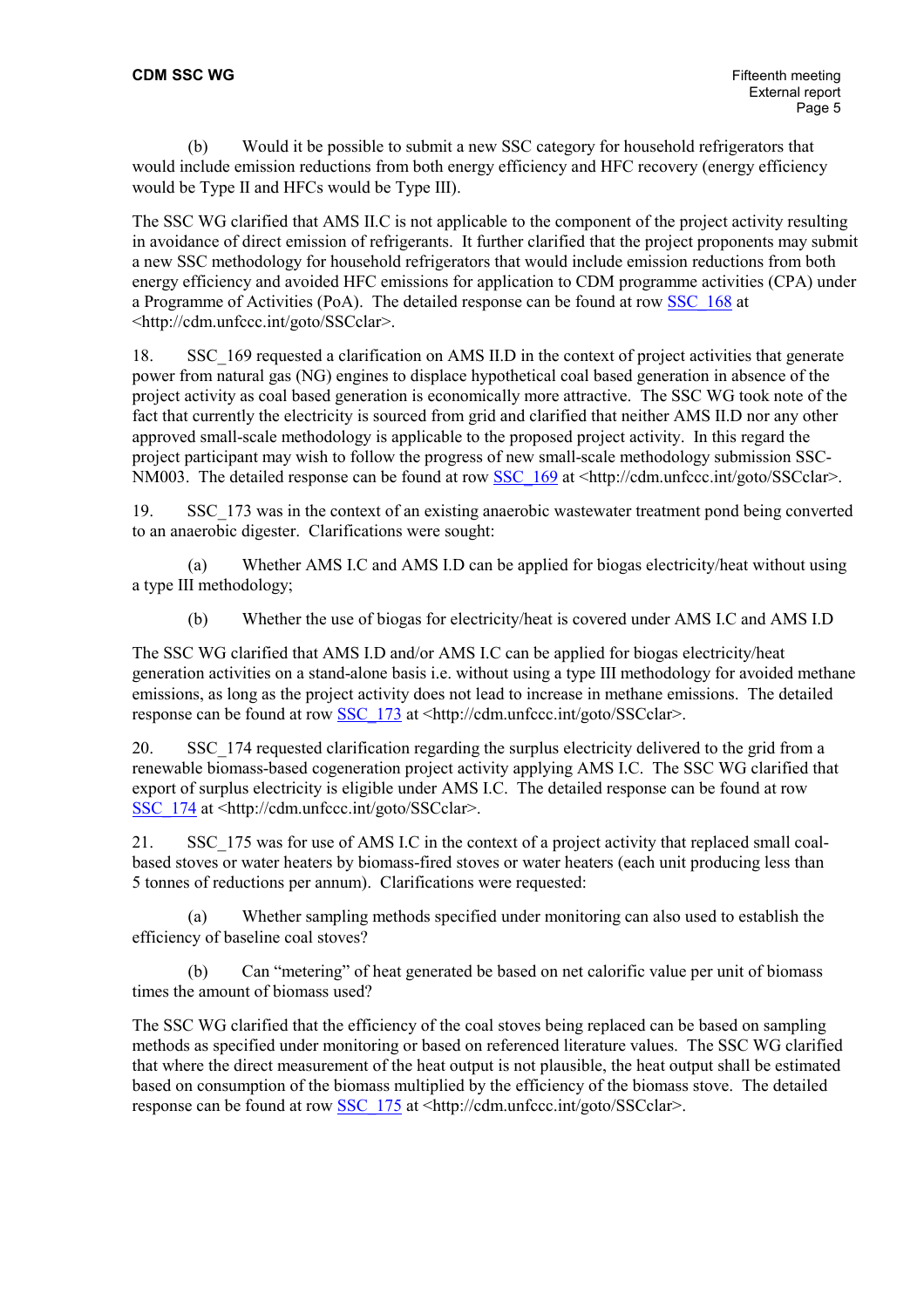# **G. Response to request for clarification - considered at the meeting**

22. SSC\_164 was in the context of metering of electricity specified under AMS I.D. The SSC WG clarified that electricity supplied by the project activity to the grid shall be cross-checked by receipt of sales, which is consistent with provisions of ACM0002. Further it clarified that data shall be recorded monthly and the project developer should measure the power output fed to the grid. A detailed response can be found at row [SSC\\_164](https://cdm.unfccc.int/UserManagement/FileStorage/AM_CLAR_6WI1ZMFYAOKQ6CVJJ7BZZCOCFEVR15) at <http://cdm.unfccc.int/goto/SSCclar>.

23. SSC\_165 requested clarification on whether ambient temperatures and residence time have to be considered to meet the applicability requirements of AMS III.H. The SSC WG clarified that minimum conditions to ascertain that the baseline wastewater or sludge treatment system was anaerobic, such as 30 days of retention time for the non-soluble content of the wastewater, should be met. A detailed response can be found at row [SSC\\_165](https://cdm.unfccc.int/UserManagement/FileStorage/AM_CLAR_9A5BUXK0BZ42WSNVHQ8VMDONR595SM) at <http://cdm.unfccc.int/goto/SSCclar>.

24. SSC\_166 requested clarification on applicability of AMS II.D to an energy efficiency project activity that reduces steam and electricity consumption of the process, where the aggregate savings exceed the small-scale threshold but individual components do not. SSC WG clarified that methodology can be applied to such situations to claim reductions from only one of the components provided both the component are included in the boundary and monitored. A detailed response can be found at row SSC  $166$  at  $\text{thttp}$ ://cdm.unfccc.int/goto/SSCclar>.

## **H. Schedule of meetings**

25. The SSC WG agreed to schedule its sixteenth meeting from 30 June to 2 July 2008 taking into account the schedule of the Board. The deadline for new methodology submissions to this meeting is  $4<sup>th</sup>$  May 08 and the deadline for submitting request for revisions for this meeting is  $1<sup>st</sup>$  June 08.

## **I. Desk Reviews**

26. The SSC WG noted the satisfactory completion of the desk reviews undertaken for the proposed new SSC methodologies considered at the meeting.